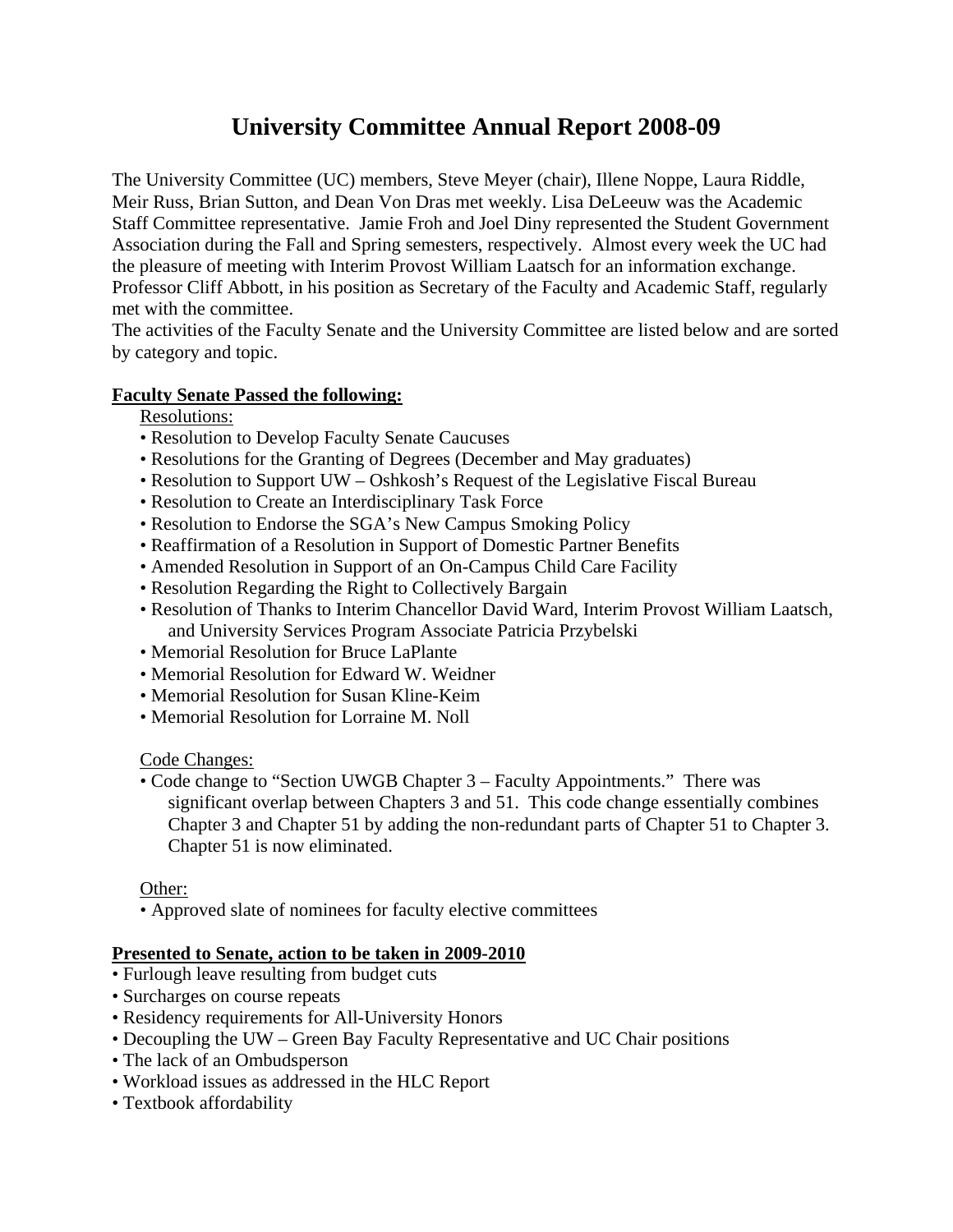- Continued work of the Interdisciplinary Task Force
- Creation of a University Honors Program

### **Senate Discussion Items – action not required**

- Open Forum on methods of empowering the Senate
- Open Forum on developing caucuses at Faculty Senate meetings
- Open Form on eliminating the graduation requirement of an interdisciplinary major or minor
- Discussion of the work presented by the Branding Committee to create an institutional identity ("Innovation – Engagement – Sustainability")
- Open Form on the Higher Learning Commission Report
- Caucus on the Higher Learning Commission Report
- Discussion of the hazards posed at a near-campus intersection (East Shore Dr. and Nicolet Dr.)
- Open Forum dialogue with the SGA discussion included general education, textbook affordability, and the budget

### **University Committee Discussion and Actions**

Committee and Personnel Issues

- Provided names of faculty to serve on the Provost Search and Screen Committee
- A replacement for Prof. Teri Johnson was found for the Senate Legislative Affairs Committee
- Replacements for Dean Rodeheaver and Prof. John Katers were found for the Campus Sustainability Council
- Provided nominations for the Committee on Rights and Responsibilities and the Senate Appointed committees
- Most UC members participated in the Chancellor interview process
- Most UC members participated in the Provost interview process
- The UC recommended faculty status be granted to Karen Jick, Joan Groessl, Danielle Bina, and Nicole Schneider
- Discussed the possibly decoupling the faculty representative and UC Chair responsibilities

Salary, Workload, Campus Climate Issues

- Discussed summer salary inequities due to certain non-paying students; the Deans decided to spread those across the summer enrollment so as not to disadvantage any one faculty member
- Administrator Evaluation Committee was absolved of its charge after it was learned that Chancellor Shepard, Provost Hammersmith, and Dean Erickson were leaving UWGB for positions at other universities
- Discussed faculty input to the Growth Agenda, until learning of the suspension of the Growth Agenda due to budget shortfalls
- Discussed the charge of the Faculty Senate Planning and Budget Committee
- Discussed the issue of faculty teaching loads (and workloads in general) at UW-Green Bay as a result of comments made in the Higher Learning Commission Report; to this end, we invited Debbie Furlong in to discuss the National Faculty Survey conducted by the Higher Education Research Institute